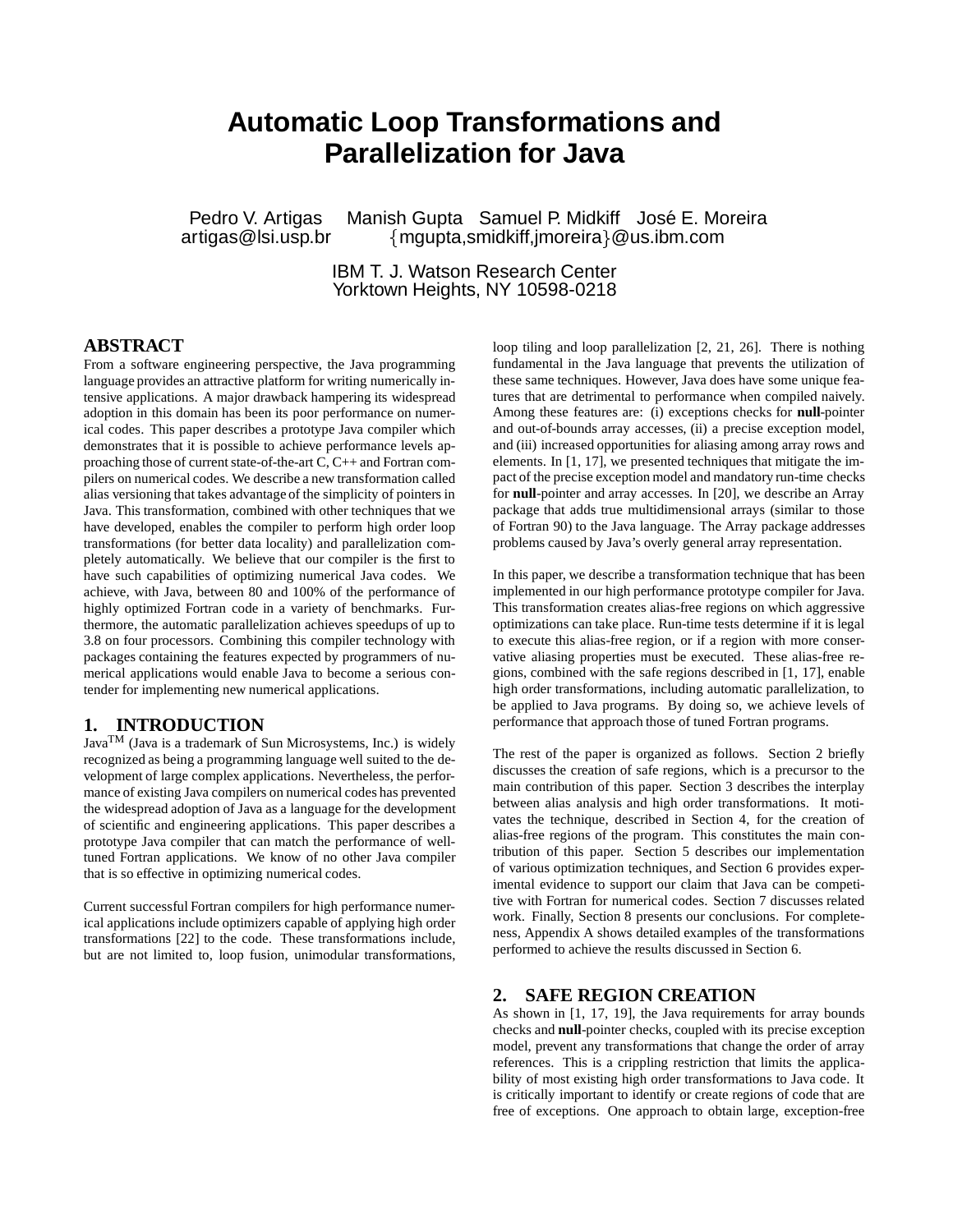regions where high order transformations can be profitably applied is presented in [1, 19]. This approach is applied automatically by the compiler described in this paper.

To create an exception-free region (in our case, a loop nest), the algorithm duplicates the region and removes exception checks from one copy of the region (called the *safe* region or version). The compiler then builds a run-time test that, during execution of the program, selects the safe version of the region to execute if no exceptions can be thrown, or the unsafe version (which contains the exception checks) otherwise. Thus, the transformed code always produces the same results as the original code. Although a significant performance increase results directly from eliminating individual exception checks, the greater benefit accrues from being able to optimize the safe region using transformations that change the order of data accesses. An example of this transformation to create safe regions is shown in Figure 1. In that Figure, CHKn indicates a check for **null**-pointer and CHKb indicates a check for out-of-bounds access. These checks are implicit at the Java and bytecode levels, but they become explicit at lower levels of representation. For clarity, we use the notation  $A[\sigma_1, \sigma_2]$ , instead of the A.get( $\sigma_1, \sigma_2$ ) or A.set( $\sigma_1, \sigma_2$ ) notation used to represent array accessesin the Array package.

```
for(i=1;i\le w;i++)for(j=1; j<n; j++)CHKn(A)[CHKb(i), CHKb(j)] = 0.25*(CHKn(B)[CHKb(i+1), CHKb(j)] +CHKn(B)[CHKb(i-1), CHKb(j)] +CHKn(B)[CHKb(i), CHKb(j+1)]CHKn(B)[CHKb(i), CHKb(j-1)];
                (a) original code
// X.size(y) = array X size along axis y
if ((A!=null) && (B!=null) &&
    ((w-1)<A.size(0)) && ((n-1)<A.size(1))
     && (w<B.size(0)) && (n<B.size(1))) 	
  // safe region
 for(i=1;i< w;i++)for(j=1:j<n;j++)A[i,j]=0.25*(B[i+1,j]+B[i-1,j]+
                   B[i,j+1]+B[i,j-1]);
} else {
 // unsafe region
 for(i=1;i<\le i>i++)for(j=1; j<n; j++)CHKn(A)[CHKb(i), CHKb(j)] = 0.25*(CHKn(B)[CHKb(i+1), CHKb(j)] +CHKn(B)[CHKb(i-1), CHKb(j)] +CHKn(B)[CHKb(i),CHKb(j+1)] +
        CHKn(B)[CHKb(i), CHKb(j-1)];
\mathcal{L}
```
(b) code after safe region creation

**Figure 1: Creation of safe regions.**

### **3. ALIASING AND TRANSFORMATIONS**

Data dependence analysis is a fundamental technique to ensure that applying high order transformationsto a particular program will not change its semantics. A requirement for effective data dependence analysis is the availability of precise alias information – conservative alias information will reduce the accuracy of the dependence analysis, and constrain the transformations that can be performed by the compiler.

#### **3.1 The importance of aliasing information**

Consider the loop nest shown in Figure 2 from the kernel of the MICRODC benchmark [18] (with a changed ordering of loops, for the purpose of illustration). That loop nest displays poor data locality if the arrays are stored in row-major order. A good optimizing compiler will, whenever possible, interchange the two loops to improve data locality. If alias information is not available or is overly conservative, the compiler is forced to conclude that the elements of the A and B arrays may be aliased to each other. Therefore, it will regard loop interchange, or any other transformation that alters the order in which elements of A and B are accessed, as illegal. If precise alias information is available and it shows that no aliasing exists between the elements of A and B, loop interchange can be applied.

// A, B are (w+1,n+1) two-dimensional arrays doubleArray2D A = new doubleArray2D(w+1,h+1); doubleArray2D  $B = new doubleArray2D(w+1,h+1);$  $for(j=1:j$  $for(i=1;i< w;i++)$ A[i,j]=0.25\*(B[i+1,j]+B[i-1,j]+  $B[i,j+1]+B[i,j-1])$ ;

**Figure 2: A kernel from** MICRODC**, illustrating the importance of good aliasing information.**

In a loop region where multiple arrays are read and written, it is possible to compute precise dependence information only if the information on array aliasing is known. As discussed in [1, 19], the general case of computing alias information for Java multidimensional arrays (which are arrays of arrays) is extremely difficult at compile-time and very expensive at run-time. In this paper we focus on resolving the issue of providing precise aliasinformation for Java one-dimensional arrays and for multidimensional Arrays from the Array package for Java [1, 20]. We note that the Array package is written entirely in Java. Applications based on the Array package are fully portable and Java compliant.

### **3.2 Impact of language design**

In some programming languageslike Fortran, the language definition requires subroutine parameters not be aliased (although many real-life programs break this requirement). Languages like C and C++ support unrestricted pointers, which makes alias analysis difficult and often quite conservative. Java supports relatively restrictive pointers compared to C/C++. In particular, Java does not allow setting a pointer to an arbitrary element of a one-dimensional array. Hence, given two references to one-dimensional arrays, they either refer to identical arrays or to completely non-overlapping arrays. We exploit this key property, as discussed in the next section, to obtain a run-time test for alias disambiguation of one-dimensional Java arrays and multidimensional Arrays from the Array package.

### **3.3 Our aliasing representation**

We now introduce the representation used to describe the aliasing information maintained by our compiler. Each symbol  $\alpha$  in the symbol table is associated with a separate alias set  $A(\alpha)$ , which consists of all symbols which may be aliased with  $\alpha$  (as inferred conservatively using compiler analysis). Alias sets are reflexive: for every symbol  $\alpha$ ,  $\{\alpha\}$  is the minimum alias set. Alias sets are also symmetric:  $\beta \in A(\alpha)$  implies  $\alpha \in A(\beta)$ . However, alias sets are *not* transitive. This representation provides sufficient expressiveness to represent complex alias relationships, as in the (C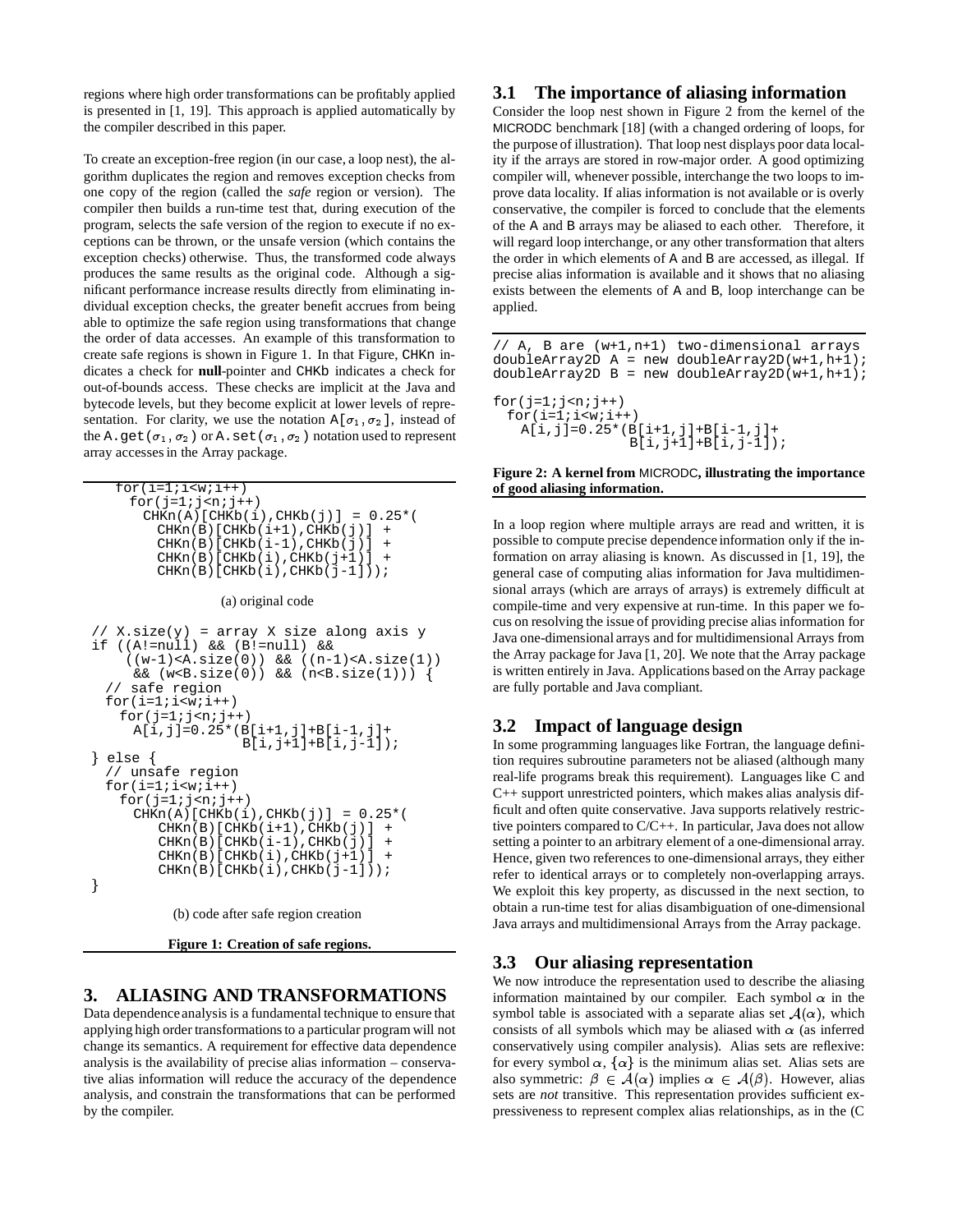or C++) code fragment of Figure 3. In this example, the symbol representing member C of union X is aliased with symbols A and B, but A is not aliased with B. This is expressible only because alias sets are not transitive. This property is essential for obtaining better aliasing information for Java through alias versioning, discussed next.

| union $X \leftarrow$<br>$l$ ong $C_i$<br>struct $\{$<br>short A;<br>short B; | $A \rightarrow \{A, C\}$<br>$B \rightarrow \{B, C\}$<br>$C \rightarrow \{A, B, C\}$ |  |  |  |
|------------------------------------------------------------------------------|-------------------------------------------------------------------------------------|--|--|--|
| $\frac{1}{2}$<br>(a) A $C/C++$ code fragment                                 | (b) Alias sets for A, B, and $\mathcal C$                                           |  |  |  |

**Figure 3: An example of alias sets.**

#### **4. ALIAS VERSIONING FOR JAVA**

Our compiler infrastructure (more specifically, the *Toronto Portable Optimizer*, as described in Section 5) employs context-sensitive interprocedural pointer analysis [11, 14, 25] for Fortran 90 and C to develop more precise alias information. However, this interprocedural analysisis not currently available for Java because of difficulties associated with handling the dynamic features of the language and ensuring binary compatibility of the generated code. (Binary compatibility is currently achieved by *not* incorporating the effect of other classes on code generated for a given class). Hence, we propose a different approach which exploits the fact that Java has simpler pointers. We construct a region free of aliases and use a run-time test to determine if the alias-free region can be safely executed. If the test fails, a copy of the region with more conservative alias information is executed. Although we use this technique in lieu of interprocedural alias analysis, this approach is, in principle, complementary to alias analysis by the compiler. It can be used to deal with the cases where compiler analysis is too conservative.

Since the alias-free region is obtained by construction within a procedure, precise alias information – potentially better than that obtained by more complex compile-time techniques – is available for use by later compilation phases. The cost of this technique is that the test to detect aliases is performed at run-time. No performance benefit will accrue if the test fails, because the original region with very conservative aliasing information is executed. Although a precise run-time test is desirable, we note that it must not be overly complex to avoid excessive run-time performance penalties. Our benchmark results show that the cost of the test is more than offset by the benefits of the enabled optimizations. In numerically intensive programs, the alias-free regions (loop nests) tend to dominate execution time.

#### **4.1 Array alias disambiguation in Java**

With Java, a very simple but precise test may be used for onedimensional arrays. Because no two one-dimensional Java arrays can partially overlap, only two possibilities exist for aliasing: (i) the two arrays are unrelated, or (ii) the two arrays are the same. Therefore, comparing array object references is sufficient to disambiguate any two one-dimensional Java arrays. This property does not hold for Java arrays of rank greater than one, because they are implemented as arrays of arrays. (See [1] for a detailed explanation.) Thus, even if the base pointers of two two-dimensional arrays differ, they may share one or more rows.

Array package [20] Arrays (denoted with a capital "A" in this paper) of any rank can also be disambiguated with a very simple test. For Arrays, the test compares the data storage pointer, which is a field in the Array object (see Figure 4). The compiler is able to construct run-time tests that are able to disambiguate Array package Arrays and one-dimensional Java arrays with a simple pointer comparison. Figure 5 shows the result of applying this transformation to the safe region of the program fragment in Figure 1.

The alias disambiguation test requires  $O(N_w*N_{wr})$  pointer comparisons, where  $N_w$  and  $N_{wr}$  are respectively the number of distinct arrays (which require alias disambiguation) being written and referenced (written or read) in a safe region. The complexity of analysis is also bounded by  $O(N_w * N_{wr})$  (*i.e.*, by  $O(N_{wr}^2)$ ). In practice,  $N_{wr}$  is often a small number, making our test quite efficient. The required compiler analysis is efficient as well, making it suitable for both dynamic and static compilers.

```
class doubleArray2D extends doubleArray<br>double[] data; // storage for element
                               // storage for elements
   int n0, n1; // shape of Array<br>int w0, w1, w2; // indexing weigh
                              // indexing weights
þ
```
**Figure 4: Array package Array object description.**

```
1/ X.size(y) = Size of array X along axis y
if ((A!=null) && (B!=null) &&
    ((w-1)<A.size(0)) && ((n-1)<A.size(1))
   && (w<B.size(0)) && (n<B.size(1))) 	
    Safe region
 if (A.data != B.data) {
   // alias-free region
   for(i=1;i\le w;i++)for(j=1:j<ri+j++)A'[i,j]=0.25*(B'[i+1,j]+B'[i-1,j]+
                    B'[i,j+1]+B'[i,j-1]);
  } else {
   // region potentially having aliases
   for(i=1;i< w;i++)for(j=1:j<ri+j++)A[i,j]=0.25*(B[i+1,j]+B[i-1,j]+B[i,j+1]+B[i,j-1]);
 }
} else {
 // unsafe region
 for(i=1;i< w;i++)for(i=1;i=n;i++)CHKn(A)[CHKb(i), CHKb(j)] = 0.25*(CHKn(B)[CHKb(i+1), CHKb(j)] +CHKn(B)[CHKb(i-1), CHKb(j)] +CHKn(B)[CHKb(i), CHKb(j+1)]CHKn(B)[CHKb(i), CHKb(j-1)];
ł
```
**Figure 5: Program of Figure 1(b) after transformation to create alias-free regions.**

### **4.2 Array package intersection test**

The Array sectioning operations create new Arrays that provide new views of the data in the original Array. These Arrays share memory storage with the original Array, but may not share any data elements. The data storage pointer test fails to provide alias disambiguation in this situation because the data storage pointers are equal – it is the elements within the data storage that differ. To disambiguate Array package Arrays in this situation, we now describe an intersection test (our current implementation of the versioning transformation does not yet exploit this test).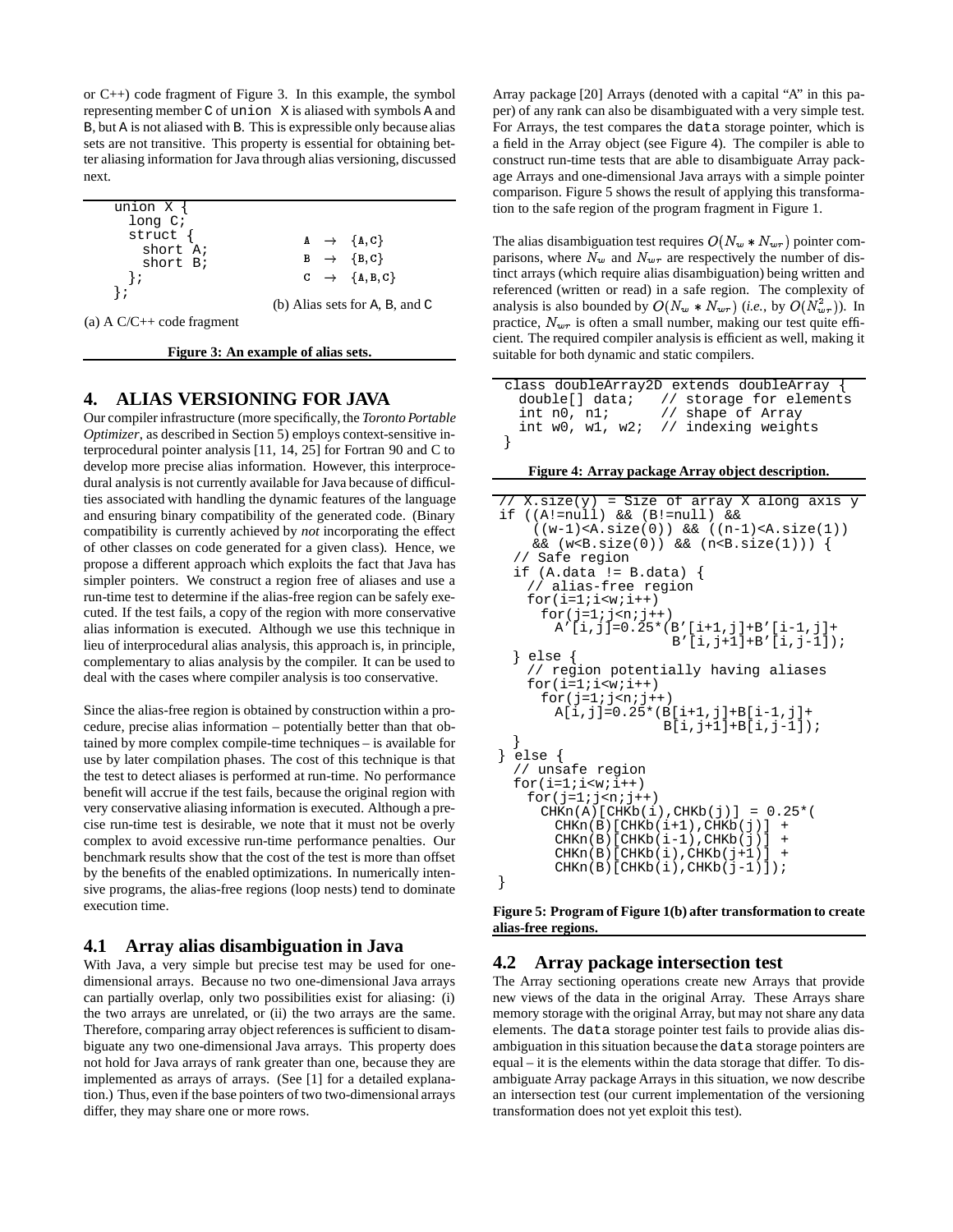$doubleArray2D A = new doubleArray2D(size+1,size+1);$ 

// array A1 shares data storage with A and contains first half of rows of A doubleArray2D A1 = A.section(new Range(0,size/2),new Range(0,size));

// array A2 shares data storage with A and contains second half of rows of A doubleArray2D A2 = A.section(new Range(size/2+1,size),new Range(0,size));

boolean  $\text{Alintersects}_A2 = \text{Alintersects}(A2);$ 

stride storage first element first element stride (a) *GCD* test example valid range storage valid range

#### **Figure 6: Example of intersection operation in the Array package.**



#### **Figure 7: Examples of intersection tests in the Array package.**

Figure 6 shows an example of two Arrays that share storage but are not aliased. Array A shares storage and Array elements with Arrays A1 and A2, but A1 and A2 do not share any Array elements. The Array package intersection test includes a *GCD* test [3] and a *range* test. The *GCD* test determines when the sequence of elements in the Arrays do not intersect, without regard to the bounds of the Arrays. If the *GCD* test succeeds, then no Array elements are shared. If the *GCD* shows that elements may be shared, the range test determines if the Array ranges overlap in the data storage region. If they do not overlap, the range test succeeds, indicating that no elements are shared between the two arrays.

Figure 7(a) presents an example where the *GCD* test succeeds in proving that two Arrays do not share elements. Figure 7(b) is a similar example for the *range* test. Note that the *range* test fails when applied to the Arrays in Figure 7(a) because the ranges of elements in the data storage region overlap. Similarly, the *GCD* test fails for the Arrays in Figure 7(b) because the stride and the initial element of both Arrays are compatible.

#### **4.3 Dynamic dependence test**

The Array package intersection test resultsin execution of the aliasfree region only when two arrays do not have any common elements. If two Arrays share elements, it may still be possible to execute the alias-free region if no dependence exists on the referenced elements. By using a run-time dependence test, it might be possible to prove that even though the Arrays are aliased: (i) the set of elements accessed in the region being analyzed are not; (ii) only read accessesto aliased elements are performed in the region, and therefore the aliasing relationship can be ignored, (iii) both read and write operations exist on the aliased elements, but they do not preclude a particular optimizing transformation. In the first two scenarios, a single general test is sufficient. In the latter scenario, it might be necessary to modify the test conditions with each transformation.

# **4.4 Propagating precise alias information to later compiler phases**

The alias versioning technique creates new regions which are, by construction, free of aliasing between arrays. A run-time test verifies this property before executing the alias-free region. It is still necessary to represent and propagate the fact that this region is alias-free, and to do so in a manner that is consistent with the dataflow representation in the rest of the compiler. To achieve this, the alias versioning transformation creates new symbols, one for each existing array symbol in the original region. All old array symbols are replaced with these new symbols, in the alias-free region. The alias set of a new symbol is constructed such that all of the alias information for the original symbol is added to the new symbol, but the new symbols themselves are not aliased to each other. An illustration for the example from Figure 1 is shown in Figure 8.

In the original region of Figure 1, arrays A and B are written and read, respectively. Initially, let A and B be aliased to one another, and to the symbols in  $G$ . ( $G$  here represents a set of other program symbols, not referenced in this code fragment.) We introduce two new symbols,  $A'$  and  $B'$ . Let  $\mathcal{A}(\alpha)$  denote the alias set of  $\alpha$ . The alias set of a new symbol  $\alpha'$  is constructed by the following algorithm:

- 1.  $A(\alpha') = {\alpha'}$ . The alias set of  $\alpha'$  is initialized to  $\alpha'$  to honor the reflexivity requirement.
- 2.  $\mathcal{A}(\alpha') = \mathcal{A}(\alpha') \cup \{\sigma | \sigma \in \mathcal{A}(\alpha)\}\$ . All symbols aliased to  $\alpha$ are added to the alias set of  $\alpha'$ . This includes  $\alpha$  because of reflexivity.
- 3.  $\mathcal{A}(\sigma) = \mathcal{A}(\sigma) \cup \{\alpha'\}, \forall \sigma \in \mathcal{A}(\alpha)$ .  $\alpha'$  is added to the alias set of all symbols in the alias set of symbol  $\alpha$ . This operation enforces the symmetry of the aliasing relations.

Applying this algorithm to A and B in Figure  $8(a)$  leads to the alias sets of Figure 8(b). Consider the transformed code shown in Figure 5. In the alias-free region (*i.e.*, the first loop nest in that figure), all references to  $A(B)$  are replaced by references to  $A'(B')$ . Note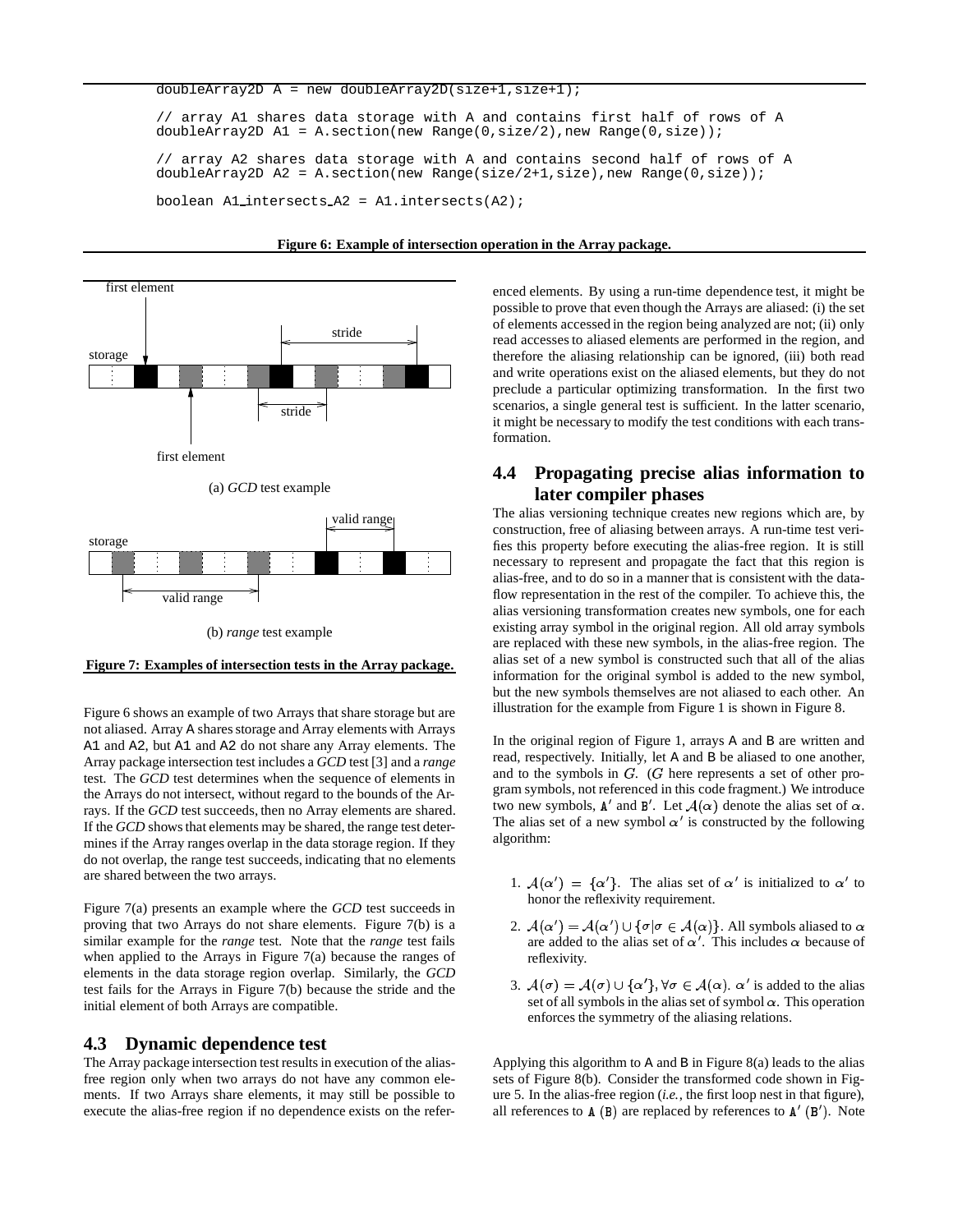

(b) Aliasing relations after versioning

**Figure 8: An example of alias set construction to propagate alias information.**

that these new symbols do not imply the allocation of any additional storage – they are only introduced to carry alias information. They share storage and all other characteristics (data type, data size, etc) with the original symbols. They are aliased with all symbols that the old symbols are aliased with, *but not with one another*. The net effect is that no aliasing exists between arrays in the newly created region, where the new symbols are introduced.

# **5. IMPLEMENTATION**

Our implementation is based on the IBM *xl* family of compilers. Figure 9 shows the high-level organization of those compilers. The alias versioning and safe region creation are implemented in the *Toronto Portable Optimizer* (TPO), the component that performs aggressive dataflow analysis and high level loop transformations. Semantic expansion of the Array package methods [1] is implemented within the IBM *High Performance Compiler for Java* [24] (HPCJ). The Fortran compiler we use for comparison has exactly the same organization, with the appropriate language front-end. The same code generation back-end (TOBEY) is used for Java and Fortran. The remainder of this section will describe, in more detail, the implementation of the transformation to construct alias-free regions, and the transformations for locality and automatic parallelization that are thereby enabled.

### **5.1 Alias versioning implementation**

The alias versioning transformation can be applied to any program region, but there is little to be gained from applying it to program regions where further high order transformations are not possible. Therefore, alias versioning is only applied to safe regions. Our implementation compares base pointers to disambiguate potentially aliased arrays, and does not use the more sophisticated intersection tests described in Section 4. Although this test is the simplest of the three, it results in good performance as shown in Section 6.

The application of the safe region creation and alias versioning transformation leads to a potentially large increase in the code size. Code size for a region potentially doubles for each safe region creation. The safe region code size is then doubled again by the aliasfree region transformation. As the example in Figure 5 illustrates, complete coverage of a program can lead to a factor of three increase in code size. (However, the safe and alias-free versions are typically simpler than the unsafe version, since they do not contain run-time tests.) To avoid this explosive code growth, the compiler attempts to statically evaluate the expressionsinvolved in the tests. If this evaluation shows that one form of the region is never executed, that form becomes dead code and it is eliminated. For example, if a region references only a single array, then it is known at compile-time that no aliasing can occur. The code growth can be further limited (although we have not implemented it) by creating a single safe/alias-free region and a single unsafe/potentially aliased region, with the appropriate tests. This reduces code growth to a factor of two, but can have a negative impact on performance. Note that some high order transformations, such as loop unrolling, will lead to further code growth.

# **5.2 Loop transformations to improve data locality**

The Toronto Portable Optimizer applies several well-known highorder transformations to improve the data locality of the program. These transformations include (applied in this order) loop fusion, selective loop distribution, outer loop unrolling (also known as unroll-and-jam), and unimodular loop transformations [2, 22, 26]. All of these transformations would normally be inhibited for Java code, as explained earlier, but can now be applied to safe and aliasfree regions created by our techniques. Finally, after these highorder transformations and parallelization, TPO applies additional local transformations like inner loop unrolling and loop interleaving. Appendix A describes, in further detail, the effect of some of the loop transformations on two examples.

Currently, the safe region creation and alias versioning transformation are applied individually to, possibly imperfect, loop nests. The dependences from the unsafe region (generated as part of the safe region creation, unless it is optimized away at compile-time) prevent loop fusion from taking place across the original loop nests to which safe region creation is applied [1]. In the future, we shall investigate using more aggressive forms of safe region creation which will enable more global program transformations.

# **5.3 Loop Parallelization**

We rely on the automatic loop parallelization capabilities of TPO to parallelize Java code. The safe region creation and alias versioning transformations, which enable loop transformations for locality, also enable loop parallelization. The parallelization transformation is applied immediately after the unimodular loop transformations. The body of the parallel loop is converted into a subroutine using the *outlining* transformation, and the appropriate scheduling policy is used by the run-time system to assign work to various threads participating in parallel execution (by default, the run-time uses static scheduling).

As a consequence of the program being automatically parallelized, instead of being explicitly parallelized at the Java source level, the threads used in parallel execution are internal operating system threads, not Java threads. The parallelism is completely transparent from a Java perspective. In particular, no garbage collection is per-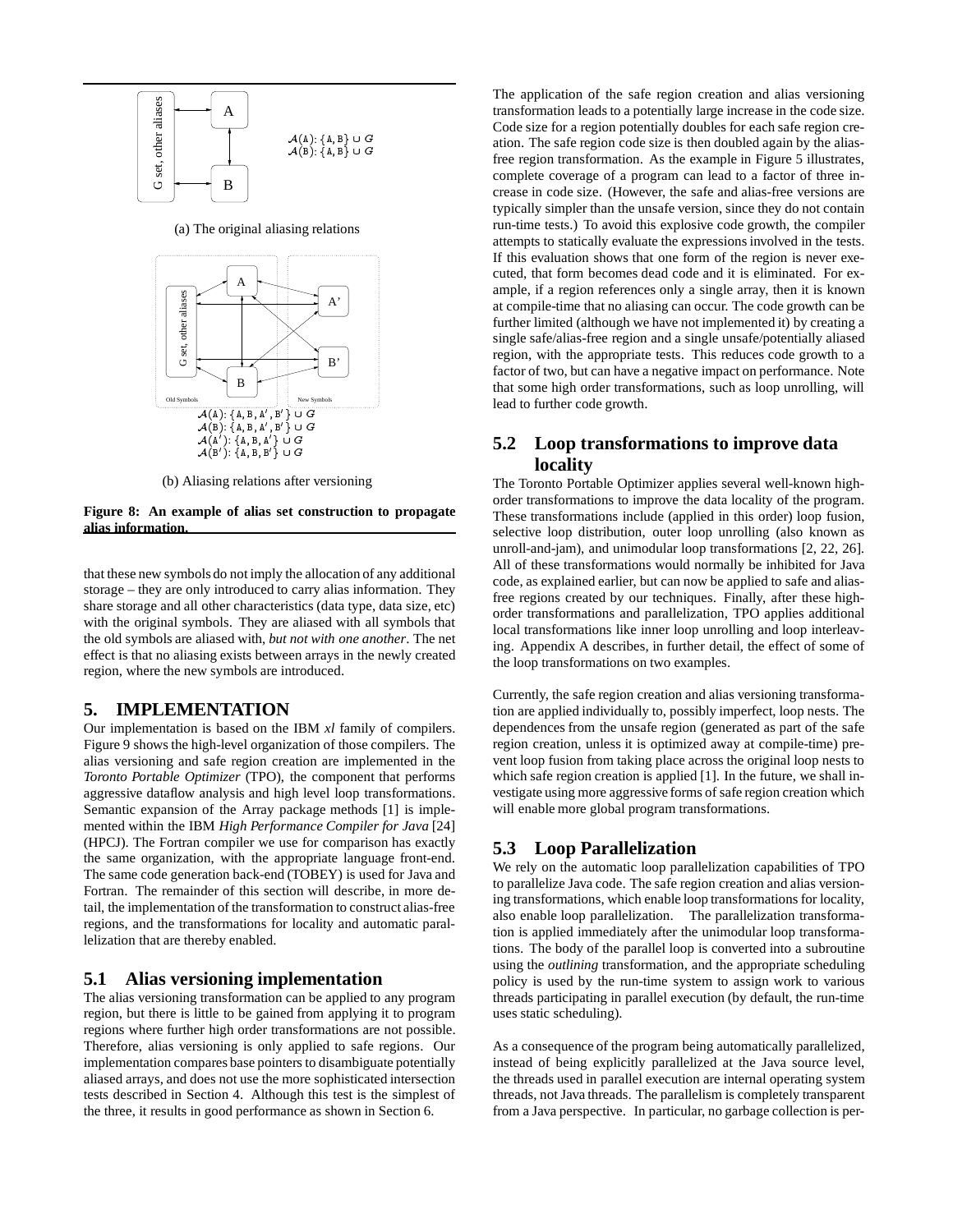

formed on these internal operating system threads used for parallel execution. This does not create a problem for our current implementation, because our parallel regions cannot contain an explicit memory allocation statement. This is because all parallel loops are obtained from safe (exception free) and alias-free regions. Memory allocation statements may throw an exception, necessarily making the region unsafe.

### **6. RESULTS**

We used a suite of eight benchmarks to evaluate the performance impact of our techniques. These benchmarks are described further in [1] and [20]. An important consideration in comparing the performance of programs written in different languages is how similar the programs are. For the Fortran and Java results below, the benchmarks were first written in an internally developed third language, *z*-code. An automatic translator then generates Fortran and Java versions of the *z*-code programs. The translator adjusts the array accesses so that multidimensional arrays are accessed according to their preferred dimension – column-major for Fortran and rowmajor for Java. Results for serial execution were obtained on a 200 MHz POWER 3 machine (IBM RS/6000 model 260), while parallel results are from an SMP system with four of those processors(IBM RS/6000 model N80). The Fortran compiler used was an internal development version of the IBM *xlf90* 7.1 compiler, sharing the same optimization engine and back-end with our prototype Java compiler. We note that, because the Fortran and Java compiler share the same optimizers and machine-specific back-end, performance differences are due to language-specific issues.

### **6.1 Sequential results**

Results for the eight benchmarks, when running in strictly sequential (single-threaded) mode, are summarized in Tables 1 and 2. Table 1 summarizes the static coverage of our optimizations. For each benchmark, column "loops" lists the total number of loop constructs in the program. (The nest of Figure 1(a) counts as two loops.) Column "covered loops" lists the total number of loops covered by the safe regions created by the compiler. Safe regions are not created for loops for which the compiler cannot compute array range information [1]. Column "safe regions" lists the number of safe regions actually created by the compiler. Alias versioning is applied in each safe region. We note that one safe region can encompass multiple loops. For example, the safe region of Fig-

ure 1(b) covers 2 loops. Finally, the column "% coverage" is the ratio, in percentage, of covered loops to total loops.

| benchmark       | loops | covered | safe    | % covered |  |
|-----------------|-------|---------|---------|-----------|--|
|                 |       | loops   | regions |           |  |
| <b>MATMUL</b>   | 14    |         |         | 79        |  |
| <b>MICRODC</b>  | 11    |         |         | 82        |  |
| ιU              | 12    | 10      | 6       | 83        |  |
| <b>CHOLESKY</b> | 10    |         | 5       | 90        |  |
| BSOM            | 25    | 21      | 13      | 84        |  |
| <b>SHALLOW</b>  | 20    | 18      | 12      | 90        |  |
| <b>TOMCATV</b>  | 18    | 15      | 10      | 83        |  |
|                 | 19    | 11      |         | 58        |  |

Table 2 lists the performance achieved by each version of benchmark in our test hardware. We note that the peak performance of a 200 MHz POWER 3 is 800 Mflops. Java results were obtained with a common set of compiler flags for all benchmarks (similar to SPEC baseline performance). We will indicate in the text when we can obtain better performance by specializing compiler options for each benchmark. Column "F90" lists the performance for the Fortran version of the benchmark. Column "J116" lists the performance of the Java version under the IBM Development Kit (IBM DK) 1.1.6, which is generally recognized as a high performance Java environment. Results in this column are for versions of the benchmark with Java arrays, since they work better with the IBM DK. Column "Ninja" lists the performance of the Array package version of the benchmark under our prototype optimizing compiler. This compiler produces better results when the Array package is used [1, 20]. (The Array package version also uses the POWER/PowerPC fused-multiply-add fma instruction. Thisinstruction is not currently legal in Java but proposals are being considered to allow its use [16].) Column "speedup" shows the speedup between the IBM DK and our prototype compiler, and column "% F90" shows the percentage of Fortran performance that we can accomplish with our prototype compiler for Java.

For six of the benchmarks(MATMUL, MICRODC, LU, CHOLESKY, BSOM, and SHALLOW) the performance of the Java version (with the Array package and our compiler) is 80% or more of the performance of the Fortran version. Particularly remarkable is the result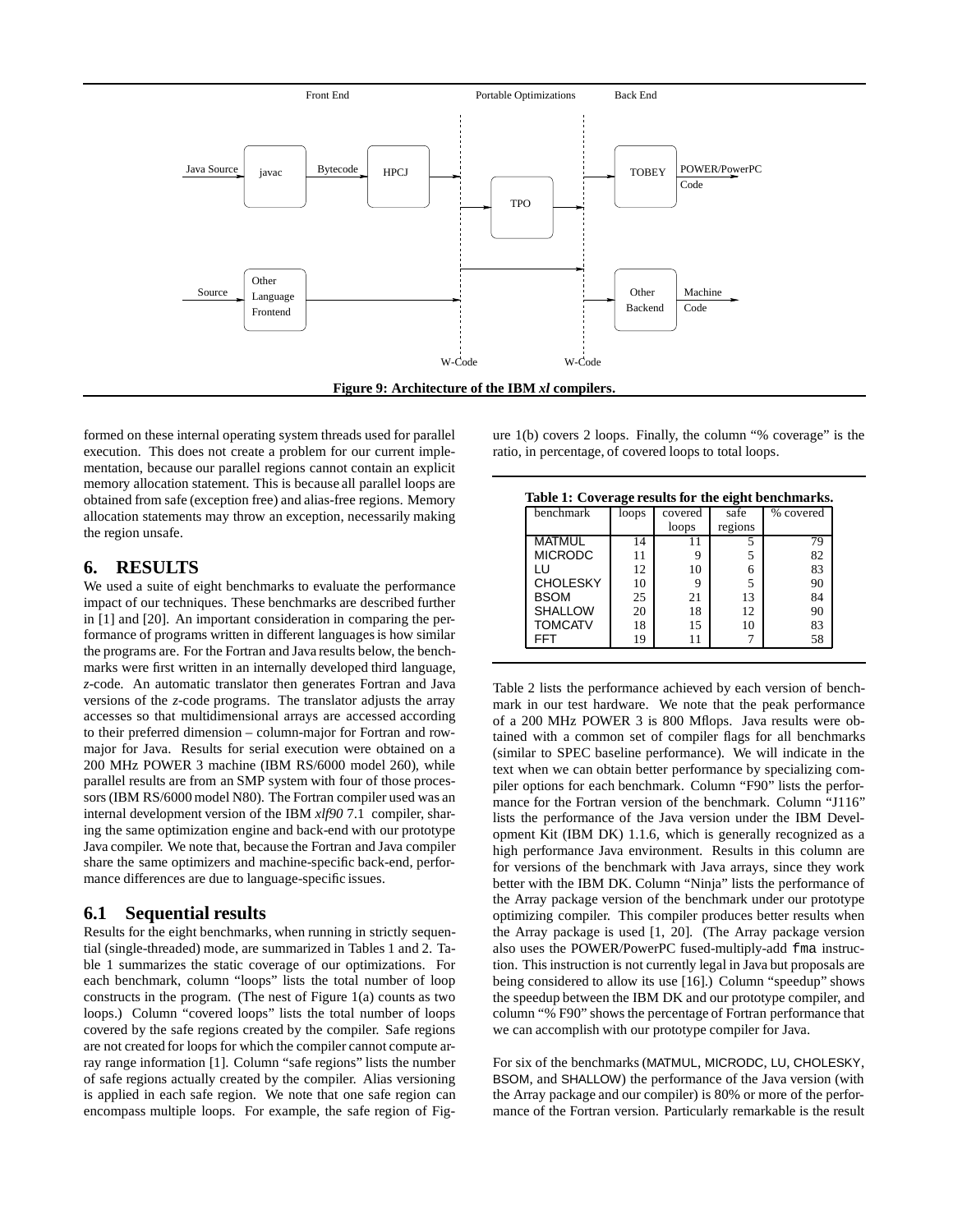**Table 2: Performance results for the eight benchmarks.**

| benchmark       | <b>M</b> flops |      |       | speedup | %F90 |
|-----------------|----------------|------|-------|---------|------|
|                 | F90            | J116 | Ninja |         |      |
| <b>MATMUL</b>   | 403            | 6.63 | 340   | 51.1    | 84%  |
| <b>MICRODC</b>  | 205            | 52.6 | 210   | 4.1     | 102% |
| LU              | 165            | 44.8 | 154   | 3.4     | 93%  |
| <b>CHOLESKY</b> | 172            | 4.95 | 167   | 33.7    | 97%  |
| <b>BSOM</b>     | 216            | 46.8 | 175   | 3.7     | 81%  |
| <b>SHALLOW</b>  | 188            | 45.1 | 156   | 3.5     | 83%  |
| <b>TOMCATV</b>  | 188            | 49.6 | 74.5  | 1.5     | 40%  |
| FFT             | 191            | 101  | 104   | 1.03    | 54%  |

for MICRODC, for which the Java version slightly outperforms Fortran. For these benchmarks, the loops covered by the safe region and alias versioning transformations (Table 1) clearly represent the bulk of the computation. We note that the performance of MATMUL and MICRODC can be increased to 369 and 223 Mflops, respectively, by further specializing the compiler flags for each of the benchmarks. In particular, for MATMUL we force unrolling of the innermost loop and for MICRODC we ignore the limit on maximum simultaneous data streams. (Appendix A has more details.) The two benchmarks in which our prototype compiler does not do so well (FFT and TOMCATV) deserve a more detailed analysis.

#### *6.1.1* FFT *performance*

The superior Fortran performance for FFT is the result of interprocedural optimizations, interprocedural constant propagation and procedure cloning, performed by the Fortran compiler. As we mentioned earlier, interprocedural analysis in TPO does not currently work with Java. Because the cloned version of a major procedure in this benchmark hassome constant parameters, the Fortran compiler is able to perform full loop unrolling on some loops. These transformations are responsible for the performance difference observed between the Fortran and the Java versions. We note that the more refined information obtained after procedure cloning (an interprocedural optimization), can be used intraprocedurally to perform further optimizations in the cloned procedure. This result indicates that having a tight linkage between inter- and intra-procedural optimizations is beneficial in terms of performance.

#### *6.1.2* TOMCATV *performance*

Performance of the Java version of TOMCATV is significantly lower than its Fortran counterpart because one of the outer loops in the program is not covered by a safe region. Therefore, no further loop transformations can be applied to this particular loop. In the Fortran version of the benchmark, an unroll-and-jam transformation is automatically applied to this loop. This transformation accounts for most of the performance difference observed between the Java and Fortran versions of the program.

We note that the coverage of loops (in terms of loops covered by safe regions) in TOMCATV is as high as in most of the other benchmarks, but the missed loop performs a large amount of computation. The lost optimization opportunity results in the performance difference. In the other benchmarks, no significant optimization opportunity was lost due to the less than perfect coverage of loops.

### **6.2 Parallel results**

Loop parallelization is another important transformation enabled by alias versioning. In this section, we report speedup results from loop parallelization of our Java benchmarks. All experiments were conducted using the Array package version of the benchmarks, compiled with our prototype compiler with automatic parallelization enabled.

Speedup results, relative to the single processor performance of the parallel code, are shown in Figure 10, both in tabular and graphical forms. In all of the eight benchmarks the compiler was able to parallelize some loops. In six benchmarks (MATMUL, MICRODC, LU, SHALLOW, BSOM, and FFT) significant speedups were obtained (better than 50% efficiency on 4 processors). Although the results were not as good for CHOLESKY and TOMCATV, we note that no significant performance degradation due to parallelization was observed. (There was a small degradation for CHOLESKY on two processors.) The cost models built into the compiler prevented applying loop parallelization when it was likely to degrade performance. Due to some current compiler limitations, not all loop transformations could be applied when automatic parallelization is enabled. The optimization engine we have used is still in a development stage, and subject to constant modifications and enhancements.



### **6.3 Code expansion**

Table 3 reports the size of the executable for each benchmark, under different conditions. Column "baseline" shows the size, in bytes, for the code compiled without any safe region or aliasing versioning. Column "versioning" shows the size and growth (as a percentage of baseline) when the code is compiled with the safe region and aliasing versioning, and loop transformations are applied. Finally, column "parallelization" shows the corresponding results when automatic parallelization is further applied.

We observe that code growth can indeed be substantial, such as for SHALLOW and TOMCATV. For all other benchmarks the code expansion, without parallelization, is less than 50%. Given the fact that numerical applications typically run on large memory systems, and that their data sets are much larger than the code, we believe that code expansion is a small price to pay for the enormous boost in performance.

# **7. RELATED WORK**

The analysis of aliasing relationships in programs is well studied [10, 11, 14, 15, 25, 27]. Our work is complementary to this pre-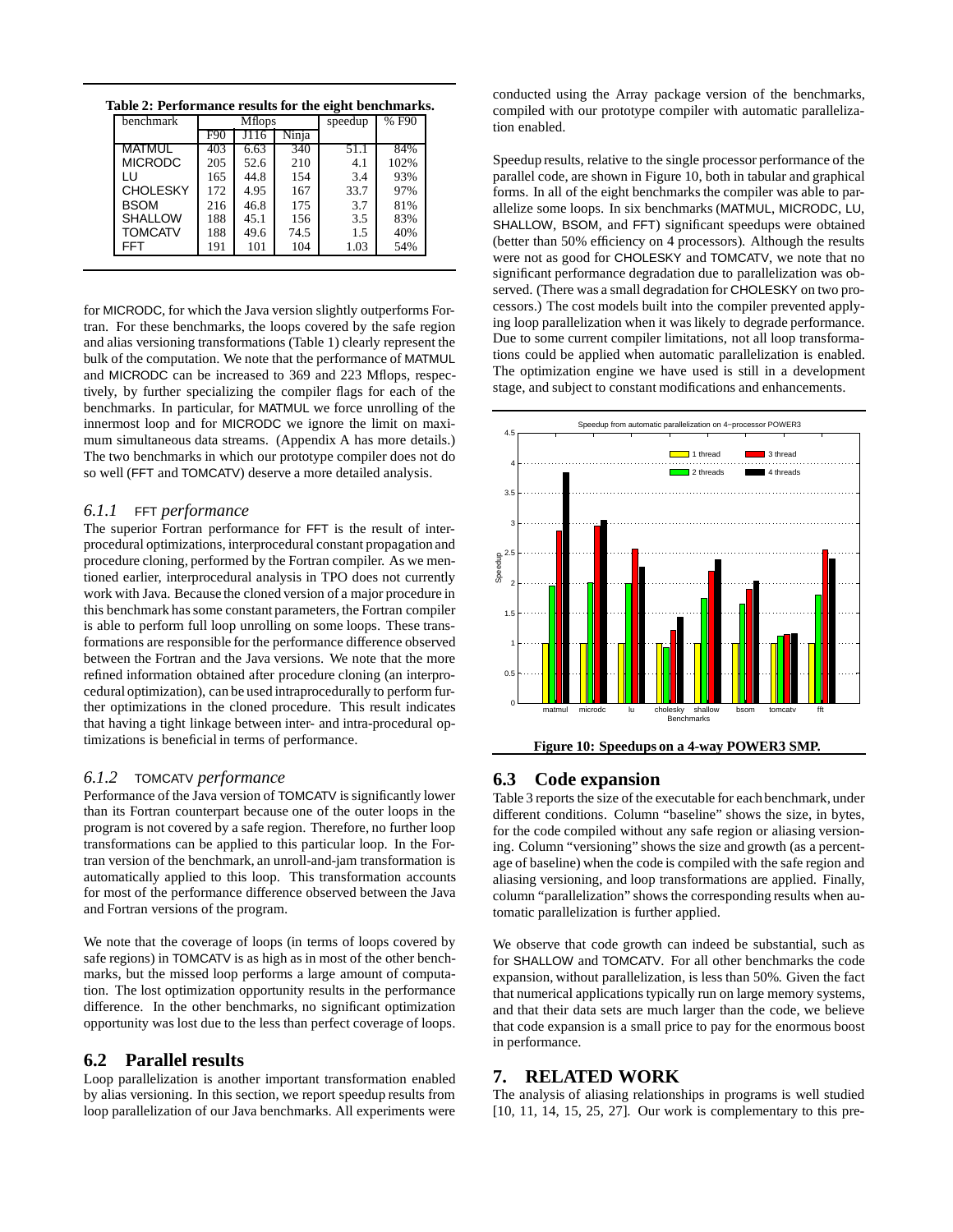**Table 3: Code expansion for the eight benchmarks.**

| benchmark       | Executable size |         |            |                 |          |  |
|-----------------|-----------------|---------|------------|-----------------|----------|--|
|                 |                 |         |            |                 |          |  |
|                 | baseline        |         | versioning | parallelization |          |  |
|                 | (bytes)         | (bytes) | (growth)   | (bytes)         | (growth) |  |
| <b>MATMUL</b>   | 11986           | 16858   | 41%        | 17950           | 50%      |  |
| <b>MICRODC</b>  | 15978           | 18098   | 13%        | 17950           | 12%      |  |
| ПU              | 14160           | 14656   | 4%         | 15328           | 8%       |  |
| <b>CHOLESKY</b> | 11836           | 13428   | 13%        | 14628           | 24%      |  |
| <b>BSOM</b>     | 24636           | 34684   | 41%        | 42008           | 71%      |  |
| <b>SHALLOW</b>  | 28252           | 63476   | 125%       | 73168           | 159%     |  |
| <b>TOMCATV</b>  | 16006           | 30286   | 89%        | 35130           | 119%     |  |
| FFT             | 19744           | 29200   | 48%        | 32740           | 66%      |  |

vious work. Where alias analysis successfully proves that a region is alias free, our techniques are not needed. In regions where this cannot be proved, our techniques allow run-time information to cooperate with static transformations to yield good program performance.

Versioning is a long-standing technique for optimizing compilers to deal with the lack of complete information at compile time. In particular, [7] discusses versioning in the context of vectorization and parallelization of loops. Run-time tests of loop increments, data dependences, and loop bounds are used to select the best version (sequential, vector, parallel, vector/parallel) of a loop nest for execution. Our work applies the versioning transformation for a different purpose, to create safe and alias-free regions, taking into account the Java semantics regarding exceptions and pointers.

One approach to high performance numerical computing in Java is the use of high-performance libraries. In particular, [5, 6, 23] describe projects to develop such libraries entirely in Java. In addition, there are approaches in which access to existing numerical libraries (typically coded in C and Fortran) is provided to Java applications [4, 8, 13]. All of these approaches shift the burden of delivering high performance entirely to the libraries. It is well known that programming with libraries has its limitations. For this reason, compiler techniques that allow the writing of applications with high performance, or the creation of new libraries using Java, is important.

In [9], Cierniak and Li describe a global analysis technique for determining that the shape of a Java array of arrays (*e.g.*, double[][]) is indeed rectangular and not modified. The array representation is then transformed to a dense storage and element access is performed through index arithmetic. Alias analysis (at compile- or run-time) is facilitated in this case. This approach can lead to results that are as good as from using multidimensional Arrays in the Array package. We differ in that we do not need global analysis: Arrays from the Array package are intrinsically rectangular and can always be stored in a dense form, which is more appropriate for alias and dependence analysis.

Marmot [12] is an optimizing static Java compiler being developed at Microsoft Research. It implements both standard scalar (Fortran and C style) optimizations and basic object oriented optimizations. It also performs bounds checking optimization by determining, through a form of range analysis, which checks are redundant. There is no discussion of versioning in [12]. Marmot shows significant speedups relative to other Java environments in several benchmarks, but its performance is only average for the numerical benchmarks listed in [12].

# **8. CONCLUSIONS**

Although Java is widely recognized as a good programming language for non-numeric applications, there is a widespread belief that it is not suitable for programming high performance numerical applications. We have shown that Java programs can be optimized to the point where they are competitive, performance-wise, with equivalent Fortran code.

In order to achieve this performance, it is necessary to enable the use of the same optimization techniques that have been so successful with Fortran, C and C++. Fortunately, as we have shown in this paper, by utilizing two relatively straightforward transformations, safe and alias-free regions can be created that allow existing optimization techniques, and optimization components, to provide the same benefit to Java that they have on other languages. With this approach, Java can become a major platform for the development of high performance numerical codes.

#### **Acknowledgments**

The technique of creating new symbols to provide more precise alias information was jointly developed with the TPO group of the IBM Toronto Lab. The compiler infrastructure used in this work was also developed by several compiler groups in the IBM Toronto Lab.

### **9. REFERENCES**

- [1] P. V. Artigas, M. Gupta, S. P. Midkiff, and J. E. Moreira. High performance numerical computing in Java: Language and compiler issues. In J. Ferrante et al., editors, *12th International Workshop on Languages and Compilersfor Parallel Computing*. Springer Verlag, August 1999. IBM Research Division report RC21482.
- [2] U. Banerjee. Unimodular transformations of double loops. In *Proc. Third Workshop on Programming Languages and Compilersfor Parallel Computing*, Irvine, California, August 1990.
- [3] U. Banerjee. *Dependence Analysis*. Loop Transformations for Restructuring Compilers. Kluwer Academic Publishers, Boston, MA, 1997.
- [4] A. J. C. Bik and D. B. Gannon. A note on native level 1 BLAS in Java. *Concurrency, Pract. Exp. (UK)*, 9(11):1091–1099, November 1997.
- [5] B. Blount and S. Chatterjee. An evaluation of Java for numerical computing. In *Proceedings of ISCOPE'98*, volume 1505 of *Lecture Notes in Computer Science*, pages 35–46. Springer Verlag, 1998.
- [6] R. F. Boisvert, J. J. Dongarra, R. Pozo, K. A. Remington, and G. W. Stewart. Developing numerical libraries in Java. *Concurrency, Pract. Exp. (UK)*, 10(11-13):1117–29, September-November 1998. ACM 1998 Workshop on Java for High-Performance Network Computing. URL: http://www.cs.ucsb.edu/conferences/ java98.
- [7] M. Byler, J. R. B. Davies, C. Huson, B. Leasure, and M. Wolfe. Multiple version loops. In *Proceedings of the 1987 International Conference on Parallel Processing*, pages 312–318, August 17-21 1987.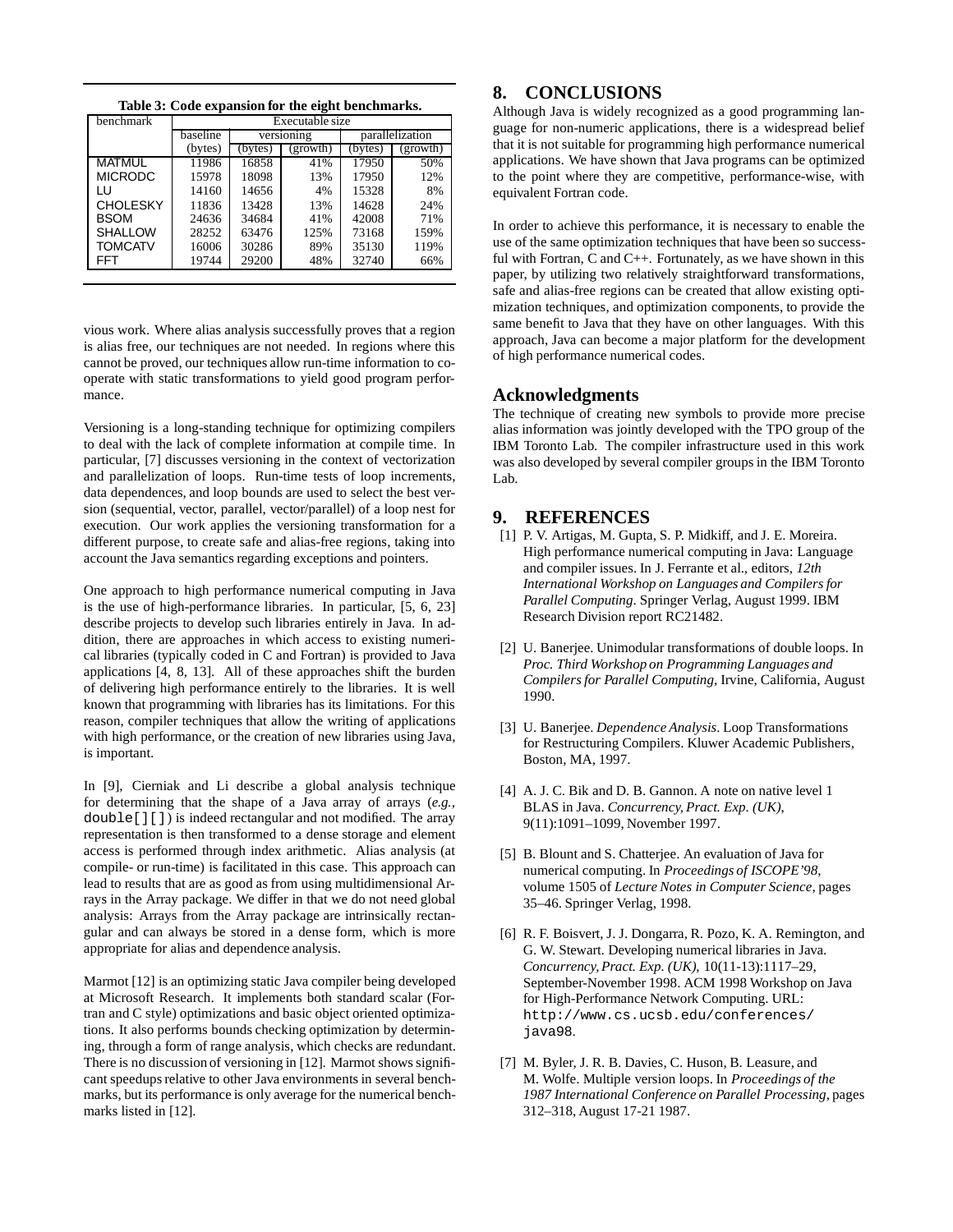- [8] H. Casanova, J. Dongarra, and D. M. Doolin. Java access to numerical libraries. *Concurrency, Pract. Exp. (UK)*, 9(11):1279–91, November 1997. Java for Computational Science and Engineering - Simulation and Modeling II Las Vegas, NV, USA 21 June 1997.
- [9] M. Cierniak and W. Li. Just-in-time optimization for high-performance Java programs. *Concurrency, Pract. Exp. (UK)*, 9(11):1063–73, November 1997. Java for Computational Science and Engineering - Simulation and Modeling II, Las Vegas, NV, June 21, 1997.
- [10] K. D. Cooper and K. Kennedy. Faster interprocedural alias analysis. In *Conference Record of the 16'th ACM Symposium on Principles of Programming Languages*, pages 49–59, January 1989.
- [11] M. Emami, R. Ghiya, and L. Hendren. Context-sensitive interprocedural points-to analysis in the presence of function pointers. In *Proceedings of the ACM SIGPLAN '94 Conference on Programming Language Design and Implementation*, pages 242–256,June 1994.
- [12] R. Fitzgerald, T. B. Knoblock, E. Ruf, B. Steensgaard, and D. Tarditi. Marmot: an optimizing compiler for Java. Technical report, Microsoft Research, October 1998. URL: http://research.microsoft.com/apl% discretionary//default.htm.
- [13] V. Getov, S. Flynn-Hummel, and S. Mintchev. High-performance parallel programming in Java: Exploiting native libraries. In *ACM 1998 Workshop on Java for High-Performance Network Computing*. ACM SIGPLAN, 1998. URL: http://www.cs.ucsb.edu/ conferences/java98.
- [14] M. Hind, M. Burke, P. Carini, and J.-D. Choi. Interprocedural pointer alias analysis. *ACM Transactions on Programming Languages and Systems*, 21(4):847–893, July 1999. available as IBM Research Report RC28752.
- [15] J. Hummel, L. J. Hendren, and A. Nicolau. A general data dependence test for dynamic, pointer-based data structures. In *Proceedings of the ACM SIGPLAN '94 Conference on Programming Language Design and Implementation*, pages 242–256, June 1994.
- [16] Java Grande Forum. *Java Grande Forum Report: Making Java Work for High-End Computing*, November 1998. Java Grande Forum Panel, SC98, Orlando, FL. URL: http://www.javagrande.org/reports.htm.
- [17] S. P. Midkiff, J. E. Moreira, and M. Snir. Optimizing array reference checking in Java programs. *IBM Systems Journal*, 37(3):409–453, August 1998.
- [18] J. E. Moreira and S. P. Midkiff. Fortran 90 in CSE: A case study. *IEEE Computational Science & Engineering*, 5(2):39–49, April-June 1998.
- [19] J. E. Moreira, S. P. Midkiff, and M. Gupta. From flop to megaflops: Java for technical computing. *ACM Transactions on Programming Languages and Systems*, 1999. (to appear); Also available as IBM Research Report RC 21166.
- [20] J. E. Moreira, S. P. Midkiff, M. Gupta, P. V. Artigas, M. Snir, and R. D. Lawrence. Java programming for high performance numerical computing. *IBM Systems Journal*, 39(1):21–56, 2000. IBM Research Division report RC21481.
- [21] D. A. Padua and M. J. Wolfe. Advanced compiler optimizations for supercomputers. *Communications of the ACM*, 29(12):1184–1201, December 1986.
- [22] V. Sarkar. Automatic selection of high-order transformations in the IBM XL Fortran compilers. *IBM Journal of Research and Development*, 41(3):233–264, May 1997.
- [23] M. Schwab and J. Schroeder. Algebraic Java classes for numerical optimization. In *ACM 1998 Workshop on Java for High-Performance Network Computing*. ACM SIGPLAN, 1998. URL: http://www.cs.ucsb.edu/ conferences/java98.
- [24] V. Seshadri. IBM high performance compiler for Java. AIXpert Magazine, September 1997. URL: http:// www.developer.ibm.com/library/aixpert.
- [25] R. P. Wilson and M. S. Lam. Efficient context-sensitive pointer analysis for C programs. In *SIGPLAN '95 Conference on Programming Language Design and Implementation*, pages 1–12, June 1995.
- [26] M. E. Wolf and M. S. Lam. A loop transformation theory and an algorithm to maximize parallelism. *IEEE Transactions on Parallel and Distributed Systems*, 2(4):452–471, October 1991.
- [27] J.-S. Yur, B. G. Ryder, and W. A. Landi. An incremental flow- and context-sensitive pointer aliasing analysis. In *Proceedings of the 1999 International Conference on Software Engineering*, pages 442–451, 1999.

# **APPENDIX A. TRANSFORMATIONS APPLIED TO MATMUL AND MICRODC**

In order to illustrate the application of high order transformations by our optimizing compiler, we describe in detail the transformations applied to two simple kernels extracted from our benchmark suite. The kernels are taken from the MATMUL and MICRODC benchmarks.

Figure 11(a) shows the safe region of the main kernel for MATMUL. The first high order transformation applied to MATMUL is to interchange the j and k loops to increase the locality of the references to A and B. In the case of Array A, the smallest stride dimension is indexed by the k loop. Since the reference to  $A[i, k]$  is invariant with regard to the loop j, successive accesses to array A are along the smallest stride dimension. After the interchange, all arrays are accessed along the smallest stride dimension.

Outer loop unrolling (unroll-and-jam) is next applied to the loop nest. TPO only applies outer loop unrolling when no dependences that would prevent the jam phase of outer loop unrolling exist. Also, the compiler will only perform this unrolling if it enhances the reuse of data brought to the cache from improvements in either temporal or spatial locality. As no dependences exist in the loop nest, both i and k loops are candidates for outer loop unrolling. Note that if the i loop is unrolled, the array reference  $B[k,j]$  is reused for multiple iterations. Similarly if the k loop is unrolled,